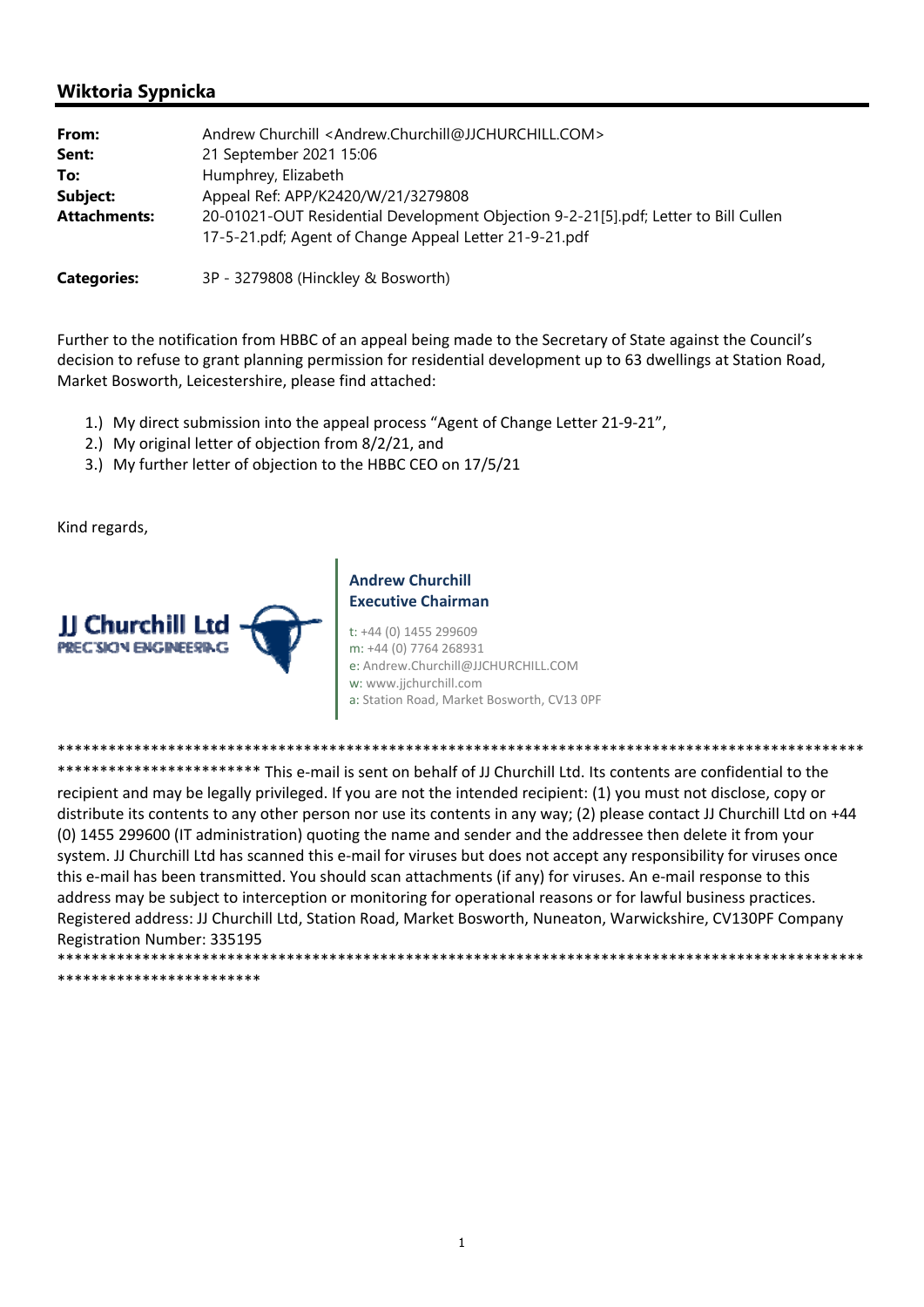Station Road, Market Bosworth Nuneaton, Warks.  $CV13$  OPE T: 01455 299600 F: 01455 292330 www.jjchurchill.com mail@jjchurchill.com Reg. Office: Market Bosworth Reg. No.: 335195 England **JJ Churchill Ltd** PRECISION ENGINEERING

Ms Elizabeth Humphrey Planning Inspectorate ELIZABETH.HUMPHREY@planninginspectorate.gov.uk

21 st September 2021

Dear Ms Humphrey,

#### **Re.: DESCRIPTION : Residential development up to 63 dwellings with associated access, Landscaping, open space and drainage infrastructure (Outline - access to be considered). LOCATION : Land At Station Road Market Bosworth Leicestershire Appeal Ref: APP/K2420/W/21/3279808**

I write further to the formal objections which JJ Churchill has made in relation to the above Application and subsequent Appeal. I am aware that our letters of objection to HBBC will have been forwarded to yourself; however, for ease of reference I have included them within this communication as well.

Further to these detailed objections and concerns I would like to re-confirm the potential impact the proposed development could have upon the future of one of largest and most valued employers within Market Bosworth as a consequence of the Agent of Change principle not being given adequate consideration on this occasion, in accordance with NPPF 2. The foundation of our grave concern is the fact that JJ Churchill is a manufacturing operation located extremely close to the application site. We specialise in the aerospace sector and support a wide range of jobs from apprentices through to design, development and production. The concern is that future noise complaints on public health grounds from newly constructed residential properties nearby would impact on future operations to such an extent that we would no longer be able to operate from the site, and either have to close or move. I feel that it is important to draw attention to the fact that this potential consequence was such recognised in relation to the Charles Church application in 2014, for much the same site, at which time the impact on our operations was confirmed by HBBC as one of the grounds for the refusal of that application.

As you will see from our original objections, we are aware that a noise survey was carried by the applicant, however, we have made it clear that this analysis is fundamentally flawed as it was carried out during daytime when the majority of our staff were on furlough and only very limited work was being carried out. In contrast, prior to COVID-19 we would regularly operate on 24-hour basis 7 days a week, and this had been a circumstance which had developed over a number of years as the business had grown.

We are also aware that both the applicant and HBBC have made reference to a noise survey carried out in 2013 by ourselves which they have interpretated as an indication of our noise levels today. Unfortunately, the majority of our equipment and operations have changed, and as a consequence these figures are not representative of our more recent activity. I would again draw your attention to the previous reason for refusal in the relation to the Charles Church application on the grounds that it did not constitute sustainable development because of the impact up ourselves.

In conclusion, I would like to point out that we have previously made the offer to HBBC to actively engage in a properly designed noise analysis of our operations, however, this offer has not been taken up by either the Borough Council or applicants.

Your sincerely,

Andrew Clangbill

Andrew Churchill Executive Chairman



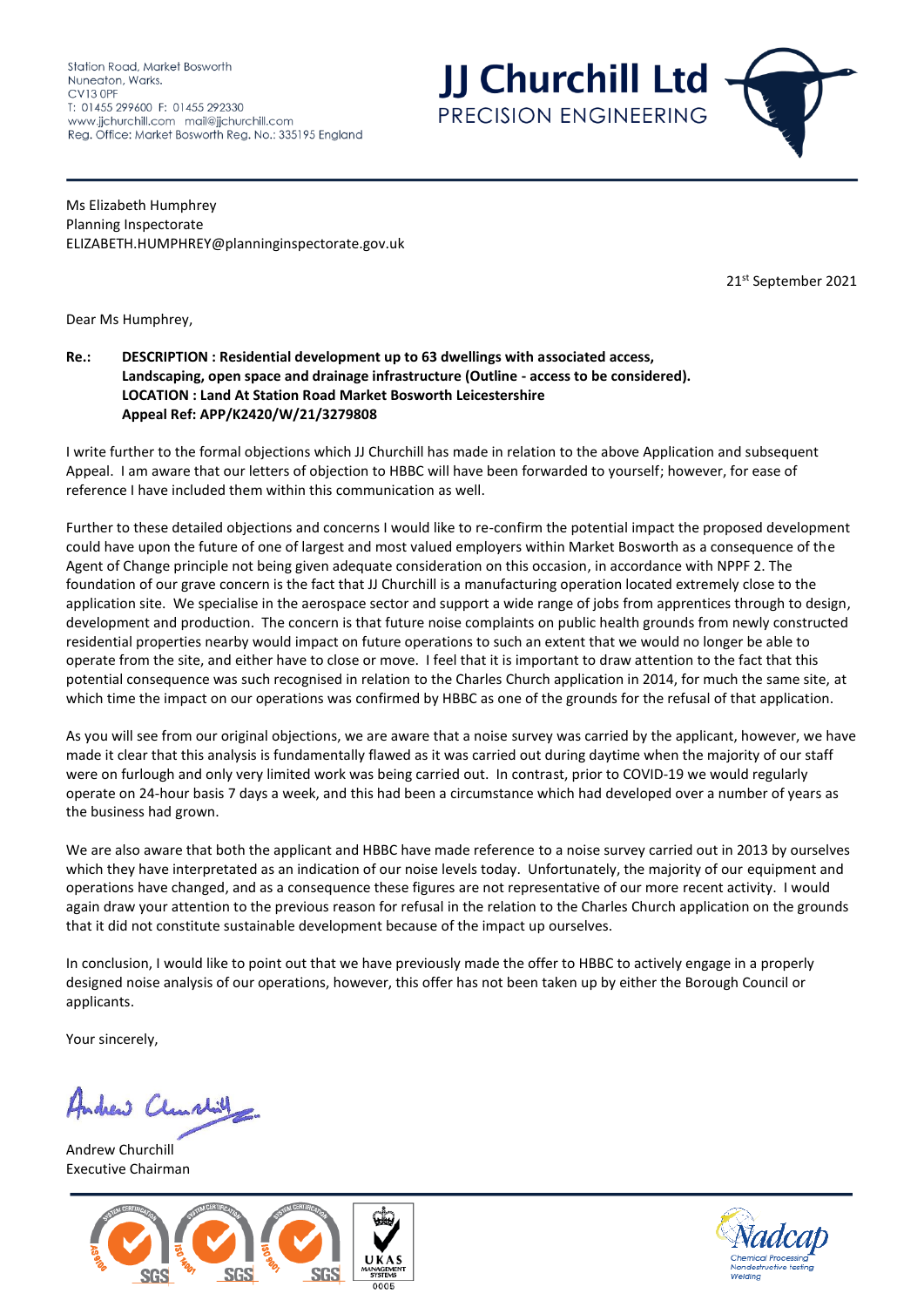Station Road, Market Bosworth Nuneaton, Warks. CV13 OPF T: 01455 299600 F: 01455 292330 www.jjchurchill.com mail@jjchurchill.com Reg. Office: Market Bosworth Reg. No.: 335195 England



Mr M. Bowers Director (Environment & Planning) Hinckley & Bosworth Borough Council Hinckley Hub Rugby Road Hinckley Leics. LE10 0FR

8th February, 2021

Dear Mr Bowers,

# **Re.: 20/01021/OUT Residential development up to 63 dwellings North of Station Road Market Bosworth**

I am writing to formally object to the above application on the grounds that it will create significant harm to the landscape and character of Market Bosworth, will impact adversely on our ability to continue to invest and operate from our current site, and will bring forward an unallocated site which would undermine the community's preferred site as set out in both the NDP and Local Plan. I would stress that these grounds are entirely consistent with the reasons for refusal for the previous Charles Church application for which a Planning Appeal was scheduled for September 2014. The Council will be aware that the Appeal was withdrawn by the applicant shortly before the Inquiry, the assumption being that their final assessment will have concluded their chances of winning were so limited that they could no longer justify further expenditure. Due to the relatively late withdrawal of the Appeal a considerable amount of work and analysis had been carried out, with one of the most significant items being the Landscape Assessment/Proof of Evidence that was commissioned by HBBC and which will remain highly relevant to the current application. Along with the similar Proof of Evidence for the more recent Kyngs Golf Course applications which clearly influenced the Planning Inspector decision in relation to the significant landscape impact.

Given the significance that is currently being given to landscape impact in local planning applications we have taken the decision to have the application reviewed by the same local independent consultant who prepared the reports on behalf of HBBC for both the Charles Church and Kyngs Golf Course Appeals. Our logic being that they have the best and most detailed understanding of the site, along with its context in relation to the character of Market Bosworth. A copy of the final report is enclosed and gives a full analysis of the limitations of the applicant's landscape assessment, whilst also confirming that significant landscape harm will be caused as well as a considerable detrimental impact upon the character of Market Bosworth. This report in turn re-confirms independent plan Inspectors' and Examiners' conclusions, such as the Local Plan Inspector who commented that development of this site would "bring housing in depth which is not characteristic of the area and would create a new leading edge on the north side of the road and would have an unacceptable impact upon the setting of Market Bosworth". This view was endorsed by the Neighbourhood Plan Examiner in 2015 who concluded that "development on land to the north of Station Road would result in a significantly more urbanised approach to the town".

With regards to the potential impact of the operations of JJ Churchill Ltd., our concerns are even more grave than previously noted given the current pandemic-related economic circumstances and the significant measures that we have had to take in order to continue to operate are well known both locally and nationally. Our clear



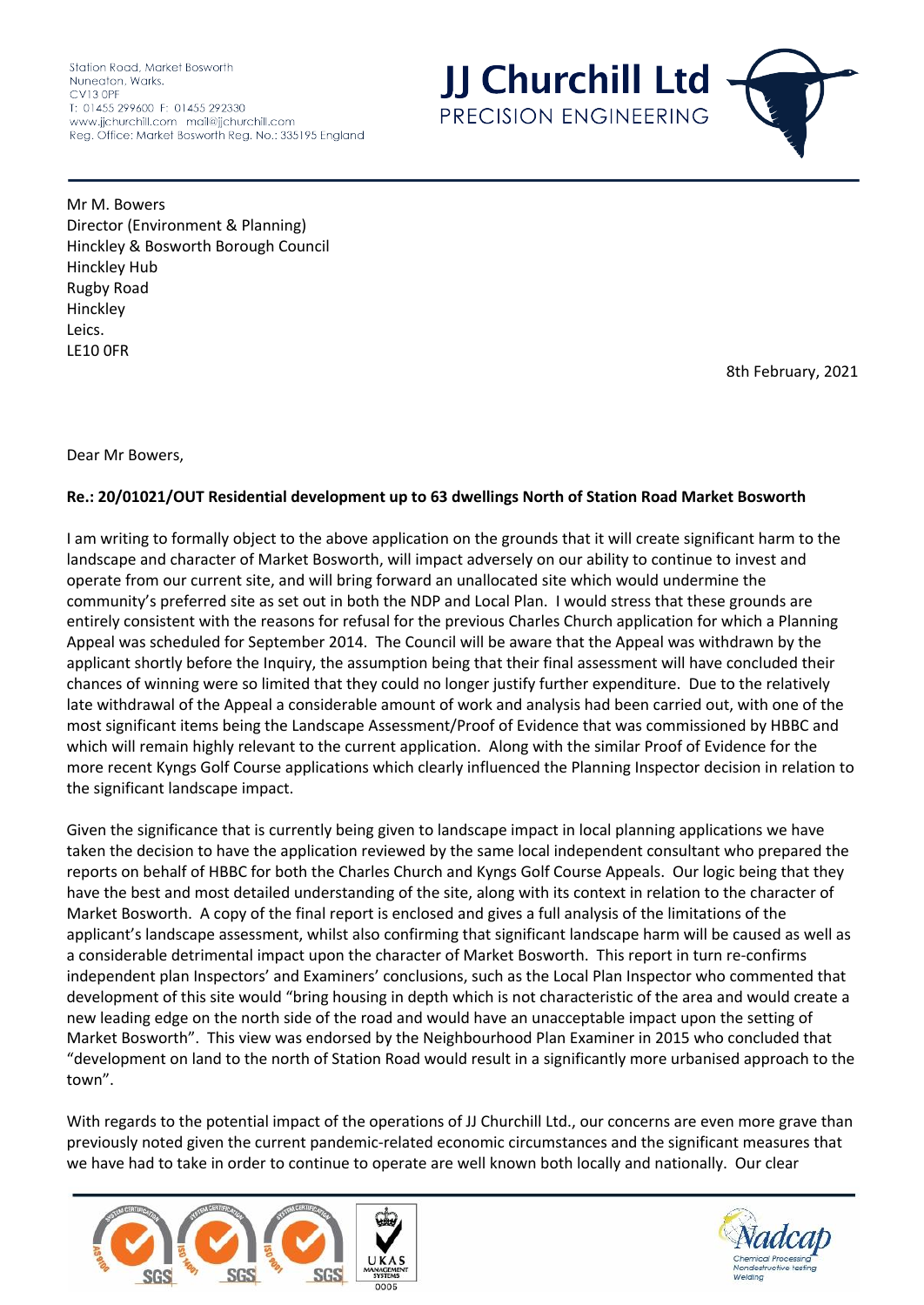intention and need is to be able to re-commence volume manufacture without new constraints to recovery that proximal residential housing would bring, for instance being prevented from running at nights and weekends. To protect and grow the highly skilled (and highly paid) jobs we have in the Borough we will need to return to 24/7 operations; it is therefore fundamental that the likely impact of the proposed housing on our operations is understood before any decision can be made. The most obvious concern relates to noise and future complaints from new residents on public health grounds, which would in turn lead to enforcement action. It would not be the first occasion that a viable engineering business has been closed down as a result of new housing being approved nearby. The noise report prepared by the applicant is even more inadequate than those which raised concern with the previous Charles Church application and led to one of the grounds for refusal. Fundamentally, the analysis was carried out during a period of minimal working during the current pandemic when the majority of our workforce was furloughed, the reporting sites were chosen to be the most distant and shielded from the factory, and clearly it did not cover the most relevant time period when 24-hour operations would, under normal economic conditions, be occurring.

I cannot stress how important this matter is and the dire consequences that could follow from such an uninformed decision. We are key suppliers of turbine blades for the world's most economical and powerful jet engines including the Rolls-Royce Trent 1000, Trent XWB and development "Ultrafan" engines made in Derby (powering the Boeing B787 Dreamliner and Airbus 350-1000). As such we are a critical component of both the Boeing and Airbus supply-chains – which in-turn support hundreds of thousands of jobs. As a certified aerospace and defence contractor for flight-critical parts, any physical move of our equipment (let alone to a different site) would necessitate complete re-qualification. This process would take a minimum of a year, during which time it would be impossible to sell the unqualified product. Consequence, I hope that you will appreciate it is completely un-economic to re-locate – we would have to close.

Finally, I would like to draw your attention to the support which we have given to bringing forward both HBBC's and the community's preferred site at Station Field, along with your masterplan. We feel that this this development is compatible with JJ Churchill remaining in its current location, given distances, screening, and the orientation of our noise-generating activity. We also note the recent Housing Need Assessment that has been carried out by the Neighbourhood Plan with support from national consultants and yourselves. This has confirmed that Station Field, combined with current approvals, will create 200% of the current requirement. It is clear that Market Bosworth will be providing well in excess of the minimum requirement and is therefore taking its fair share of the Borough's housing requirement.

In conclusion, the reasons for refusing this application remain entirely consistent with the previous application's refusal, with the only notable changes being further endorsement of the Neighbourhood Plan Policies by the recent Kyngs Golf Course Appeal and the plan Examiners "significantly more urbanised" conclusion as detailed above.

Yours sincerely,

schew Clunchill

Andrew Churchill Executive Chairman